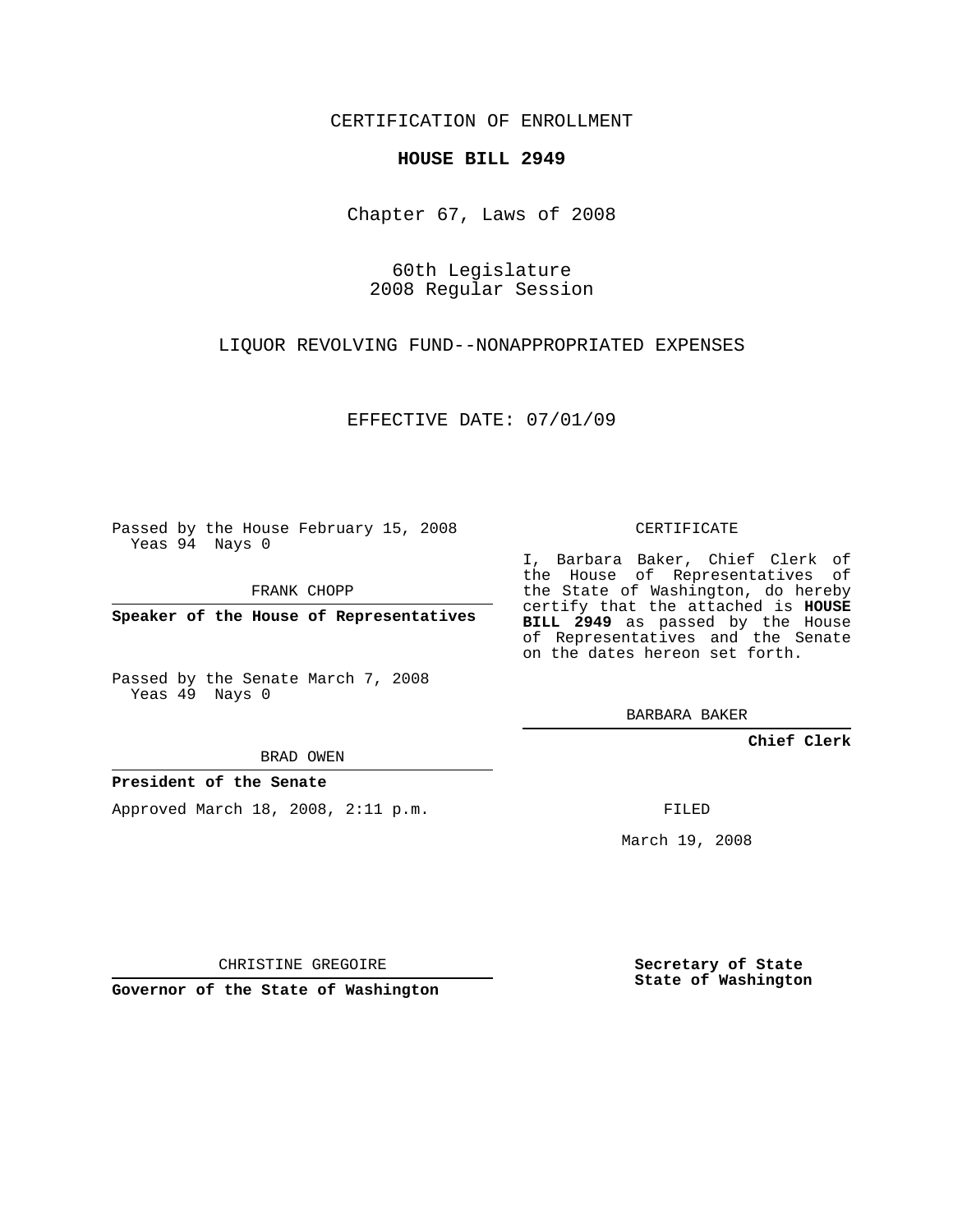## **HOUSE BILL 2949** \_\_\_\_\_\_\_\_\_\_\_\_\_\_\_\_\_\_\_\_\_\_\_\_\_\_\_\_\_\_\_\_\_\_\_\_\_\_\_\_\_\_\_\_\_

\_\_\_\_\_\_\_\_\_\_\_\_\_\_\_\_\_\_\_\_\_\_\_\_\_\_\_\_\_\_\_\_\_\_\_\_\_\_\_\_\_\_\_\_\_

Passed Legislature - 2008 Regular Session

## **State of Washington 60th Legislature 2008 Regular Session**

**By** Representatives Linville, Conway, Armstrong, Condotta, Fromhold, and Wood; by request of Liquor Control Board

Read first time 01/18/08. Referred to Committee on Commerce & Labor.

 1 AN ACT Relating to designating nonappropriated expenses of the 2 liquor control board paid from the liquor revolving fund; amending RCW 3 66.08.026; and providing an effective date.

4 BE IT ENACTED BY THE LEGISLATURE OF THE STATE OF WASHINGTON:

 5 **Sec. 1.** RCW 66.08.026 and 2005 c 151 s 2 are each amended to read 6 as follows:

7 ((<del>All</del>)) Administrative expenses of the board ((<del>incurred on and</del> 8 after April 1, 1963,)) shall be appropriated and paid from the liquor 9 revolving fund. These administrative expenses shall include, but not 10 be limited to: The salaries and expenses of the board and its 11 employees, the cost of ((e<del>stablishing, leasing, maintaining, and</del> 12 operating)) opening additional state liquor stores and warehouses, 13 legal services, pilot projects, annual or other audits, and other 14 general costs of conducting the business of the board( $\sqrt{7}$  and the costs 15 of supplying, installing, and maintaining equipment used in state 16 liquor stores and contract liquor stores for the purchase of liquor 17 using debit or credit cards)). The administrative expenses shall 18 not((<del>, however, be deemed to</del>)) include costs of liquor and lottery 19 tickets purchased, the cost of transportation and delivery to the point